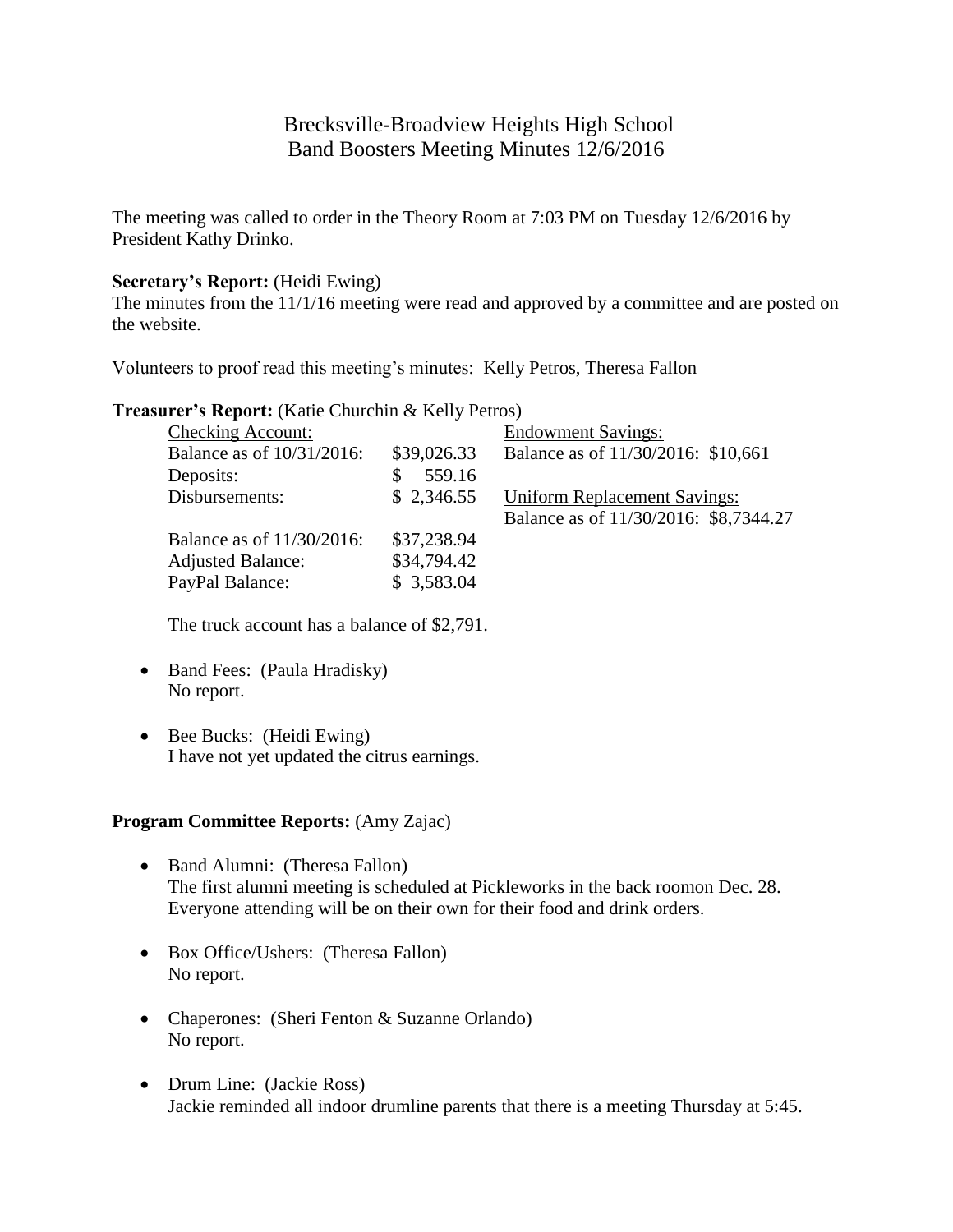- Hospitality/Game Snacks: (Dina & Scott Packard) No report.
- Flagline: (Barb DelRoso & Grace Gaines) No report.
- PSO: (Michele Mihalich)

Michelle said there will be a levy on the May ballot and they need committee members. If interested email the superintendent. The superintendent is trying to schedule a "2018 Take Back The Night" where no activities are planned for that day. If anyone can help Thu from 3-8 they will be sorting the Yuletide donations at Human Services. Honey Baked hame order deadline is Dec. 16 and pickup is Dec. 23. The [2017-18 school](http://www.bbhcsd.org/Downloads/2017-2018%20BBHCSD%20Calendar.pdf)  [calendar](http://www.bbhcsd.org/Downloads/2017-2018%20BBHCSD%20Calendar.pdf) is approved and posted. School will start Aug. 28, 2017. Bee license plates are now available for \$40 with \$30 going back to the school.

- Publicity: (Amy Studer) No report.
- Sr. Night: (Renee Waite/Sheyenne Uhlir/Linda Gauntner) No report.
- Swarm Board & Decorations: (Jackie Ross) The next swarm board will be for Music in Our Schools in March.
- Tickets: (Ann Marie Williams) No report.
- Uniforms: (Lori Reagan/Rima Julien/Sheyenne Uhlir/Linda Gauntner) Everyone was asked to clean out their marching band bags and pockets, the committee will be checking them in after the new year then sending to the dry cleaner. The dry cleaning cost was \$3.90 but will go up to \$4.15 x 250 uniforms x 2 pieces (jacket  $\&$ pants) = \$2075 which is only a \$125 increase. Lori met with Grace Kubera, Jason Wyse & Tricia Astey and a new design for the flagline top was agreed on. They are getting a price for a sample (estimating \$70-\$150). The field rep would do measurements of current flagline and do a range of sizes from S-3XL to replace the current 32 uniform tops. They will continue with the same black shirt and pants. It will take a couple of weeks to get a sample Medium top then a couple of months for the full order. There are currently 245 in marching band uniforms with an inventory of 317 jackets, 314 pants, 297 rain jackets. The projected numbers for 2017 are about 310, 2018 about 320 to 330 in marching band. Lori is contacting the uniform vendor to see if we can get 25 more of our current uniform and the price (estimating \$300 each). We will need a plan if they are not able to match our current uniforms. We had to order a new drum major uniform not too long ago and it took quite awhile. The previous uniforms were used for 25 years. These uniforms were purchased in 2006 and are in very good shape. We may still have 20 years of use left in them. The current budget is to maintain these uniforms and the Uniform Checking Account is only to buy new uniforms. We had to have 20 hats and 6 jackets repaired from Stanbury this year. We had to order one larger rain coat this year. It was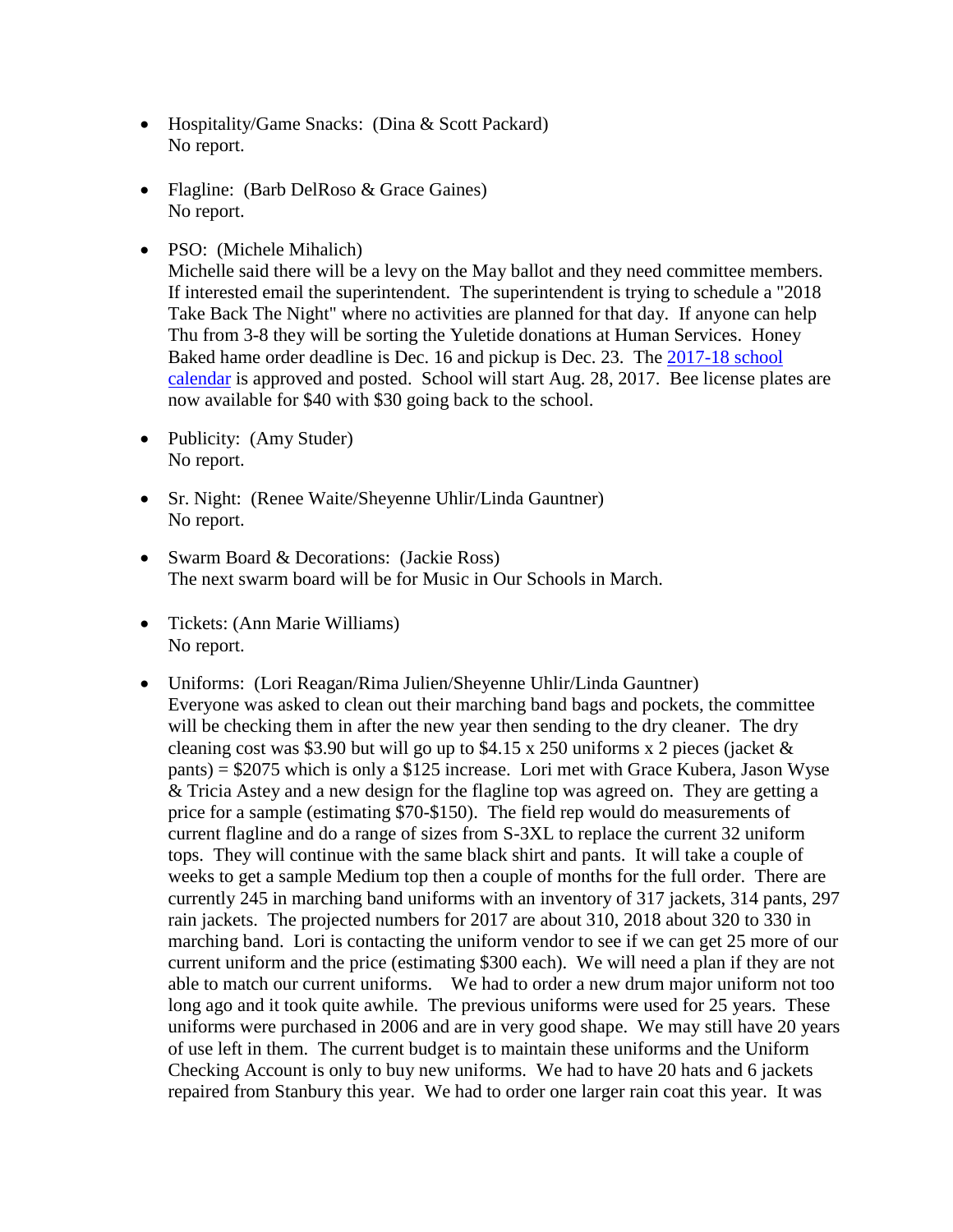\$75 for the larger size and is not imprinted. Lori Reagan made a motion to purchase 20 new coats for next year and Amy Zajac seconded with all in favor. Can Michelle Shively send a digital logo to be used for the new order?

- Uniforms Summer: (Lori Losi/Kathy Holland/Lisa Karakostas) No report.
- Yard Signs: (Lori Samhric and Ann Marie Williams) No report.

## **Ways and Means Committee Reports:** (Rose Jonovich)

- Athletic Program: (Kathy Richards & Margaret Mueller) Sales for Student Shout-Outs totaled \$1,225.34 and Business Ads \$12,391 with about \$300 still pending to collect. We had a goal of \$12,000 and an actual raised of \$13,617.18. We need to find someone to take over sales since Kathy has just one more year left.
- Athletic Program Layout: (Michelle Shively) We need to find a graphic person to take over since Michelle has just one more year left.
- Athletic Program Sales: (Alicia Manenti-Ravagnani) Programs sold for \$5 and that seems to be a good price to keep it at for next year. If we go higher, then we have to start dealing with all of the singles to make change. Kathy Richards will sell winter programs at the Boys Basketball Games, Terri Speck or Lori Reagan at Swim Meets, Mrs. Sweeney at Hockey, and Renee Waite at Bowling.
- Citrus Fruit Sales: (George & Marianne Pilat)
	- November delivery was 257 cases for a total of \$5,070 in sales. The \$2,830 profit check should arrive soon and will be divided between the boosters and the bee bucks. The delivery was a little late but everyone there helped get it unloaded, inspected, and sorted before the pickup time. We had comments that it was good quality fruit. December orders were higher at 301 cases which is about 7,000 pounds and \$6,208 in sales. The profit of \$3,377.25 will be split between the boosters and bee bucks. It will be delivered on Friday, Dec. 9. We still need more student volunteers during their lunch, study hall or band periods. In the past we asked for the first delivery which was 8am. The driver will call the day before with the time. Pickup starts at 2:20pm after school ends and goes until 7pm. This was the first year we had all orders entered online and sales were still pretty good. We will discuss vendor options for next year. Letters will be sent to all that made a donation.
- Disney Raffle: (Dina Packard) The raffle will be at the May 4 concert. We will discuss selling at the 8th grade middle school concert at the next meeting.